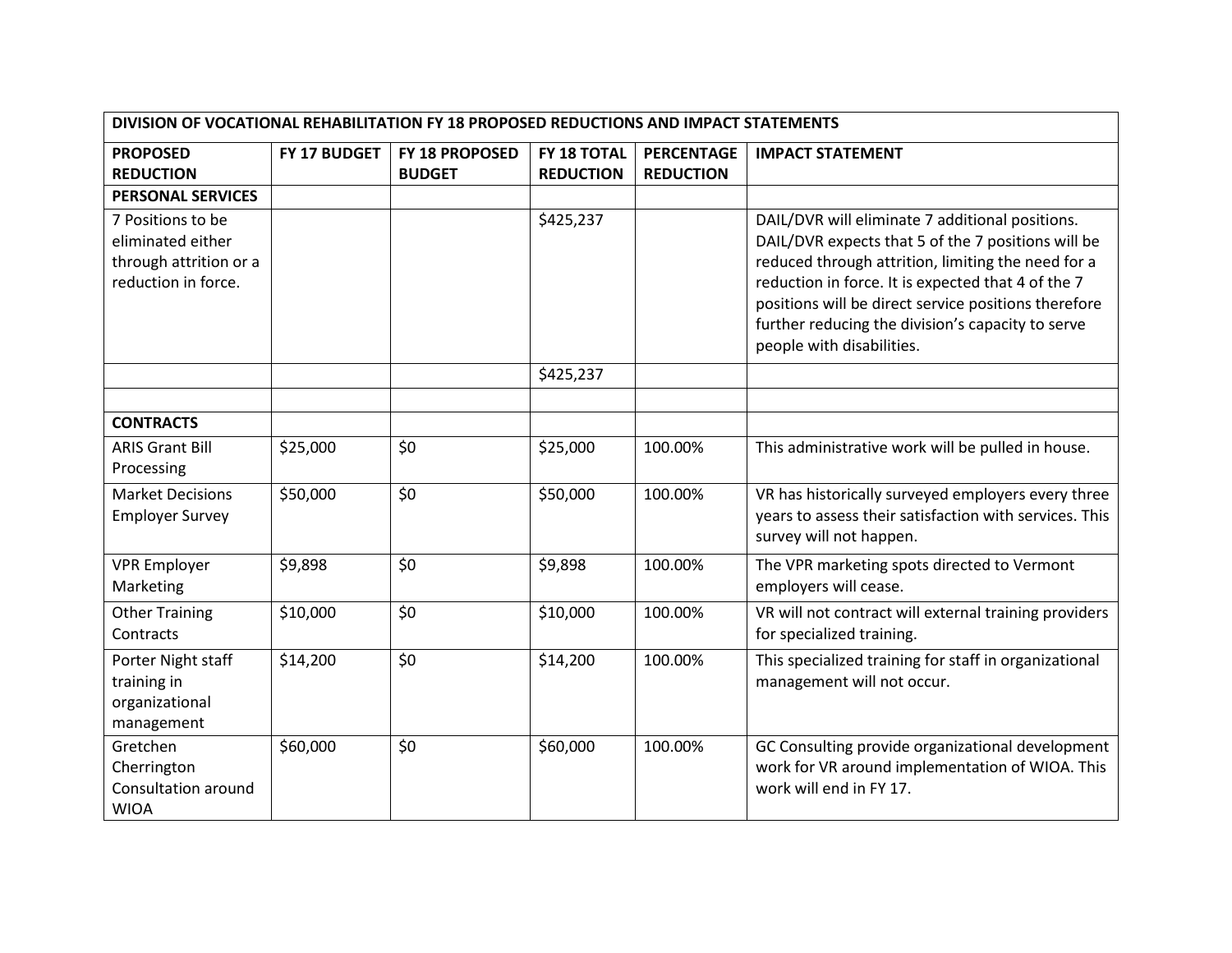| <b>CCV Employment</b><br><b>Specialist Online</b><br><b>Training Program</b>       | \$70,000  | \$0         | \$70,000  | 100.00% | CCV provides training for employment specialists<br>across AHS programs including Designated Agency<br>staff, and VABIR staff serving VR and DCF<br>consumers. CCV has found short term bridging<br>funding to support this service in FY 17. |
|------------------------------------------------------------------------------------|-----------|-------------|-----------|---------|-----------------------------------------------------------------------------------------------------------------------------------------------------------------------------------------------------------------------------------------------|
| DVR will limit the use<br>of temporary admin<br>support to Burlington<br>and Barre | \$140,000 | \$20,000    | \$120,000 | 85.71%  | This administrative work with be managed in<br>house.                                                                                                                                                                                         |
| <b>Video Conferencing</b><br><b>Contract NECS</b>                                  | \$80,000  | \$0         | \$80,000  | 100.00% | Video conferencing saves significant travel costs<br>and staff time. DVR is exploring an alternative<br>option through Skype for Business that is no cost.                                                                                    |
| Motivational<br><b>Interviewing Training</b><br>for VR Staff \$33,600              | \$33,600  | \$0         | \$33,600  | 100.00% | DVR has made a substantial commitment to<br>motivational interviewing. DVR will attempt to<br>sustain this effort through in house training<br>capacity.                                                                                      |
| Miscellaneous<br>Contracts                                                         | \$40,000  | \$0         | \$40,000  | 100.00% | No impact.                                                                                                                                                                                                                                    |
| <b>Total Contracts</b>                                                             | \$532,698 | \$20,000    | \$512,698 | 96.25%  |                                                                                                                                                                                                                                               |
| <b>OPERATIONAL</b><br><b>COSTS</b>                                                 |           |             |           |         |                                                                                                                                                                                                                                               |
| No Out of State<br>Travel                                                          | \$16,000  | $\mathbf 0$ | \$16,000  | 100.00% | No impact                                                                                                                                                                                                                                     |
| No Furniture                                                                       | \$30,000  | \$5,000     | \$25,000  | 83.33%  | No Impact                                                                                                                                                                                                                                     |
| <b>Total Operational</b>                                                           | \$46,000  | \$5,000     | \$41,000  | 89.13%  |                                                                                                                                                                                                                                               |
|                                                                                    |           |             |           |         |                                                                                                                                                                                                                                               |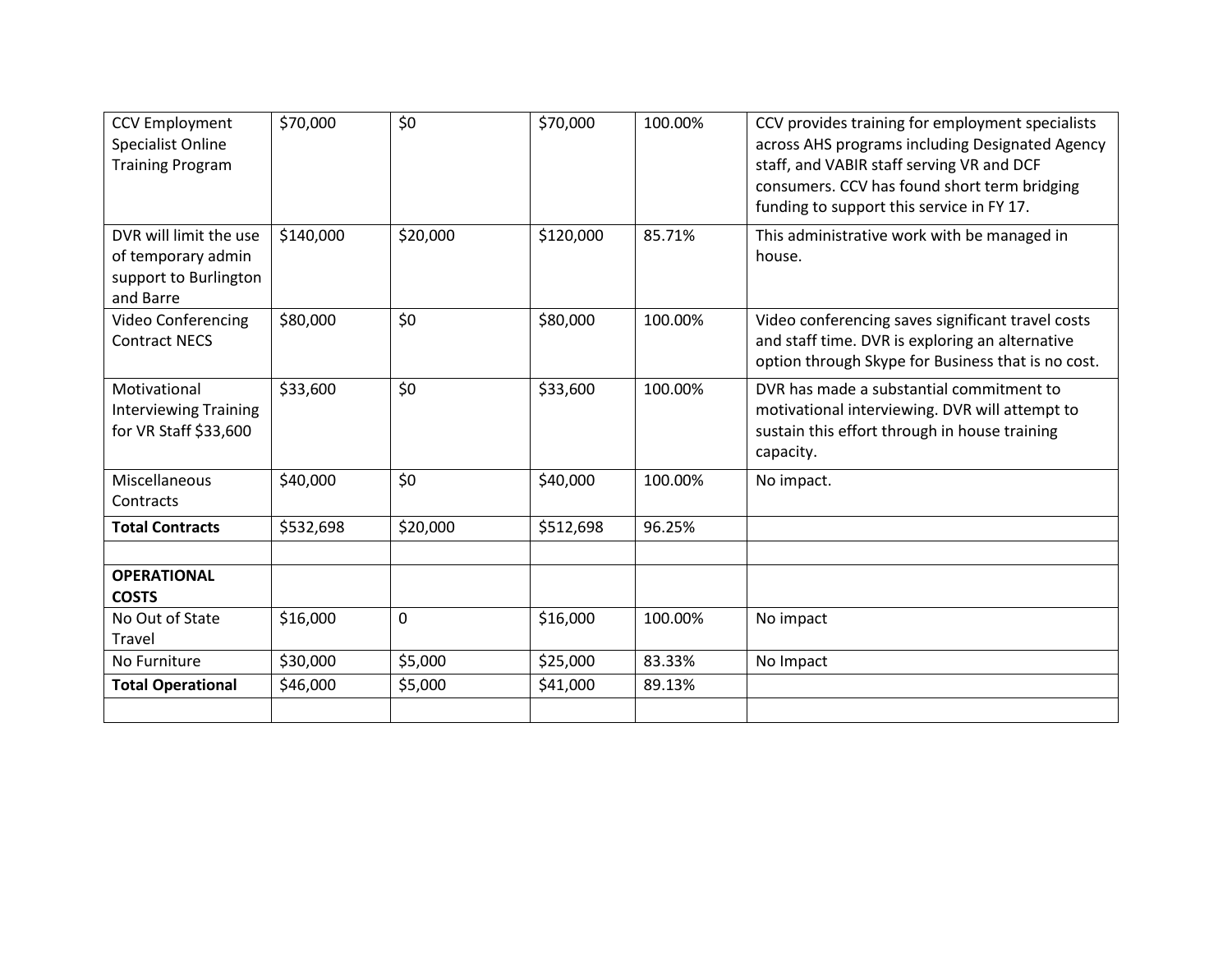| <b>Grants</b>                                                        |           |     |           |      |                                                                                                                                                                                                                                                                                                                                                                                                                                                                                                                                                                                                                              |
|----------------------------------------------------------------------|-----------|-----|-----------|------|------------------------------------------------------------------------------------------------------------------------------------------------------------------------------------------------------------------------------------------------------------------------------------------------------------------------------------------------------------------------------------------------------------------------------------------------------------------------------------------------------------------------------------------------------------------------------------------------------------------------------|
| <b>JOBS PETS</b>                                                     | \$400,000 | \$0 | \$400,000 | 100% | Funds support approximately 7 JOBS FTEs<br>statewide serving an estimated 200 students with<br>emotional/behavioral disabilities annually. These<br>services will not be included in the FY 18 JOBS<br>agreements. The Designated Agencies have<br>historically been concerned with the financial<br>viability of the JOBS programs and the loss of these<br>funds will heighten their concerns. We expect the<br>agencies to seek restoration.                                                                                                                                                                              |
| <b>DS PETS</b>                                                       | \$177,790 | \$0 | \$177,790 | 100% | 15% of the total VR commitment to DS supported<br>employment programs is for Pre-Employment<br>Transition Services for students (PETS). These<br>services will not be included in the FY 18<br>agreements. About 120 students with development<br>disabilities will not have early access to DS<br>supported employment services to help them exit<br>high school employed. Even though VR grant funds<br>are a relatively small portion of the Designated<br>Agencies DS funding they view it as a key<br>infrastructure support for their supported<br>employment programs. We expect the agencies to<br>seek restoration. |
| <b>VYCC Summer Youth</b><br><b>Employment for</b><br>Students        | \$256,000 | \$0 | \$256,000 | 100% | In FY 18 the loss of this program will mean 80<br>students with disabilities will not have access to a<br>summer youth employment experience.                                                                                                                                                                                                                                                                                                                                                                                                                                                                                |
| <b>NCSS Summer Youth</b><br><b>Employment for</b><br><b>Students</b> | \$25,000  | \$0 | \$25,000  | 100% | In FY 18 the loss of this program will mean 8-10<br>students with emotional/behavioral disabilities will<br>not have access to a summer youth employment<br>experience.                                                                                                                                                                                                                                                                                                                                                                                                                                                      |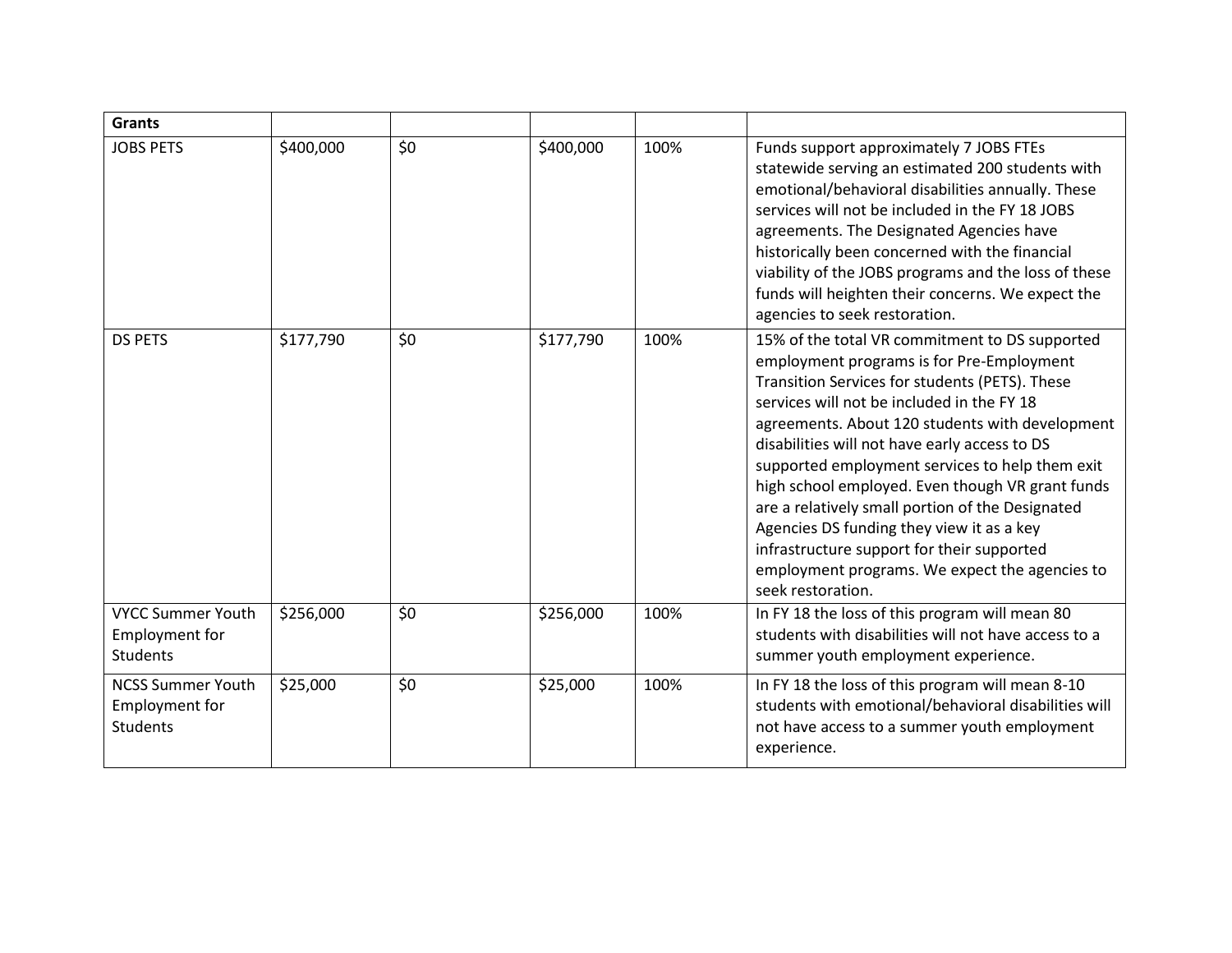| Pathways and<br>Another Way                             | \$150,000   | \$0       | \$150,000 | 100% | Pathways and Another Way have been providing<br>innovative peer run supported employment<br>services for individuals not served by the<br>Designated Agencies. The programs serve<br>approximately 30 people per year. The disability<br>advocacy community advocates will be concerned<br>about peer run services being reduced.                                                                                                                                                                                                                                                                                                                          |
|---------------------------------------------------------|-------------|-----------|-----------|------|------------------------------------------------------------------------------------------------------------------------------------------------------------------------------------------------------------------------------------------------------------------------------------------------------------------------------------------------------------------------------------------------------------------------------------------------------------------------------------------------------------------------------------------------------------------------------------------------------------------------------------------------------------|
| <b>DS Supported</b><br><b>Employment (Non-</b><br>PETS) | \$1,083,731 | \$917,073 | \$166,658 | 15%  | DS supported employment programs use VR grant<br>funding to support program infrastructure, that<br>cannot be readily supported through Global<br>Commitment. In particular VR funding sustains the<br>initial job development and job placement services<br>for DS consumers that is not easily paid for through<br>individualized waiver services. The Designated<br>Agencies will be very concerned that this loss of<br>capacity will make it harder to sustain the services<br>and we expect them to advocate for restoration.<br>We also expect the developmental disability and<br>family advocacy groups to have concerns about this<br>reduction. |
| <b>JOBS Program</b><br>reduction (non-<br>PETS)         | \$863,921   | \$663,921 | \$200,000 | 23%  | The reduction of the JOBS funding by \$200,000 will<br>result in a loss of approximately 5 FTE JOBS staff<br>statewide starting in FY 17. Based on the average<br>caseload this will translate to about 150 youth with<br>EBD not receiving services. The Designated<br>Agencies have historically concerned with the<br>financial viability of the JOBS programs and the loss<br>of these funds will heighten their concerns and we<br>expect them to advocate for restoration.                                                                                                                                                                           |
| <b>AT Consultation</b>                                  | \$110,000   | \$60,000  | \$50,000  | 45%  | The loss of funding will equate to a loss of a .7 FTE<br>capacity. Based on numbers served in FY 16 and 17<br>this will mean approximately 50 VR consumers<br>losing access to AT services.                                                                                                                                                                                                                                                                                                                                                                                                                                                                |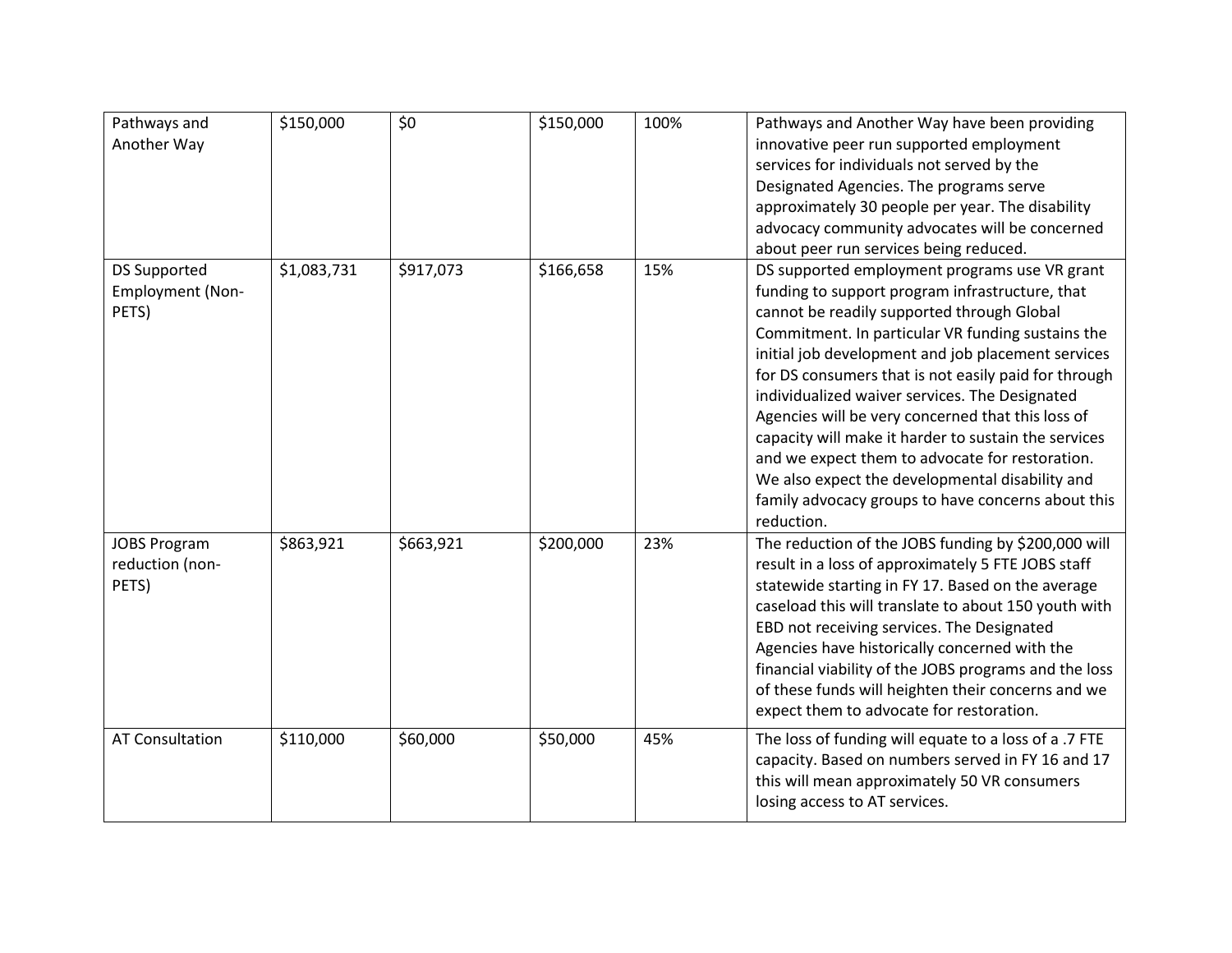| Car Coach                        | \$76,272 | \$0 | \$76,272 | 100% | The Car Coach provides a unique service for VR<br>consumers. Reliable transportation is essential to<br>most VR consumer's success in becoming<br>employed. Annually, about 90-100 VR consumers<br>receive assistance purchasing and financing a<br>vehicle and/or consultation about repairing existing<br>vehicles. This service prevents consumers from<br>buying unsuitable vehicles or paying for repairs that<br>are not worth it. This service also saves DVR case<br>service funds because it guides decisions about VR<br>contributions to car purchases and repairs. The Car<br>Coach helps DVR only invest in reliable vehicles and<br>reasonable repairs. |
|----------------------------------|----------|-----|----------|------|-----------------------------------------------------------------------------------------------------------------------------------------------------------------------------------------------------------------------------------------------------------------------------------------------------------------------------------------------------------------------------------------------------------------------------------------------------------------------------------------------------------------------------------------------------------------------------------------------------------------------------------------------------------------------|
| Project Search                   | \$47,000 | \$0 | \$47,000 | 100% | Project Search provides post-secondary education<br>and vocational training for youth with<br>developmental disabilities.                                                                                                                                                                                                                                                                                                                                                                                                                                                                                                                                             |
| <b>Recovery Centers</b>          | \$98,780 | \$0 | \$98,780 | 100% | In FY 17 DVR piloted two employment programs<br>designed to serve individuals with substance abuse<br>disorders. Employment specialists are collocated<br>within the Recovery Centers to maximize<br>engagement. The Recovery Centers are very<br>invested in this pilot to serve a largely underserved<br>population.                                                                                                                                                                                                                                                                                                                                                |
| SSI Specialists (end<br>program) | \$84,378 | \$0 | \$84,378 | 100% | The SSI Specialists assist individuals with more<br>significant disabilities apply for SSI/SSDI benefits.<br>DCF has jointly funded this service with DVR to<br>assist TANF and General Assistance beneficiaries<br>access SSI/SSDI if they are likely eligible. In FY 18<br>DVR will end funding of its portion of the program.<br>DCF plans to continue to contract for this service<br>directly with VABIR.                                                                                                                                                                                                                                                        |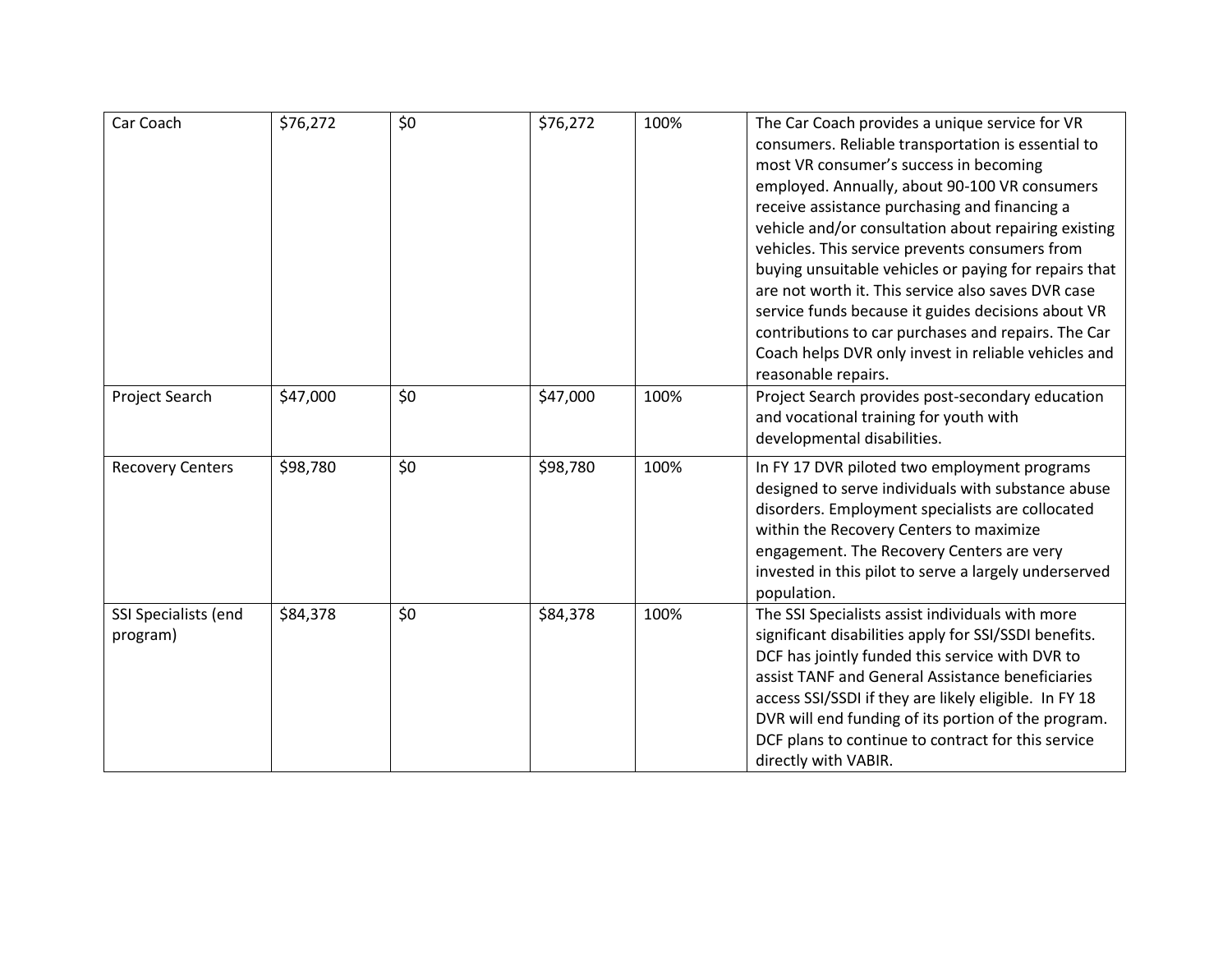| <b>VABIR Regionals and</b><br><b>BAM</b> reduction               | \$2,385,181 | \$1,585,161 | \$800,000 | 33% | <b>VABIR Employment Consultants and Business</b><br>Account Managers provide the direct job<br>development and job placement services for DVR<br>consumers. The proposed reduction will result in<br>the loss of 16 FTE in FY 18. Based on the average<br>caseload, this will result in approximately 500 DVR<br>consumers not having access to direct job<br>placement services.                                                                                                                                                                                                                                                                                                                                                                                                                                                                                           |
|------------------------------------------------------------------|-------------|-------------|-----------|-----|-----------------------------------------------------------------------------------------------------------------------------------------------------------------------------------------------------------------------------------------------------------------------------------------------------------------------------------------------------------------------------------------------------------------------------------------------------------------------------------------------------------------------------------------------------------------------------------------------------------------------------------------------------------------------------------------------------------------------------------------------------------------------------------------------------------------------------------------------------------------------------|
| Reduce Van purchase<br>and modifications<br>from 2 to 1 per year | \$200,000   | \$80,000    | \$100,000 | 60% | Van modifications allow individuals with<br>quadriplegia or paraplegia to have the necessary<br>transportation to work or for work. Individual van<br>purchases and modifications range from \$70,000 to<br>\$110,000 depending on need. This funding<br>reduction will mean DVR will only do one van<br>modification in FY 18. In addition, DVR will no<br>longer contribute to the purchase the base van.<br>Individuals on the van waiting list are all in self-<br>sustaining employment. If they cannot get<br>assistance with a van they are likely to have to<br>return to living on public benefits. Some individuals<br>on the van list are well connected with the<br>disability advocacy community. VR is one of the<br>only funding sources for modified vans in the state<br>and VCIL and other advocacy organizations will be<br>concerned by this reduction. |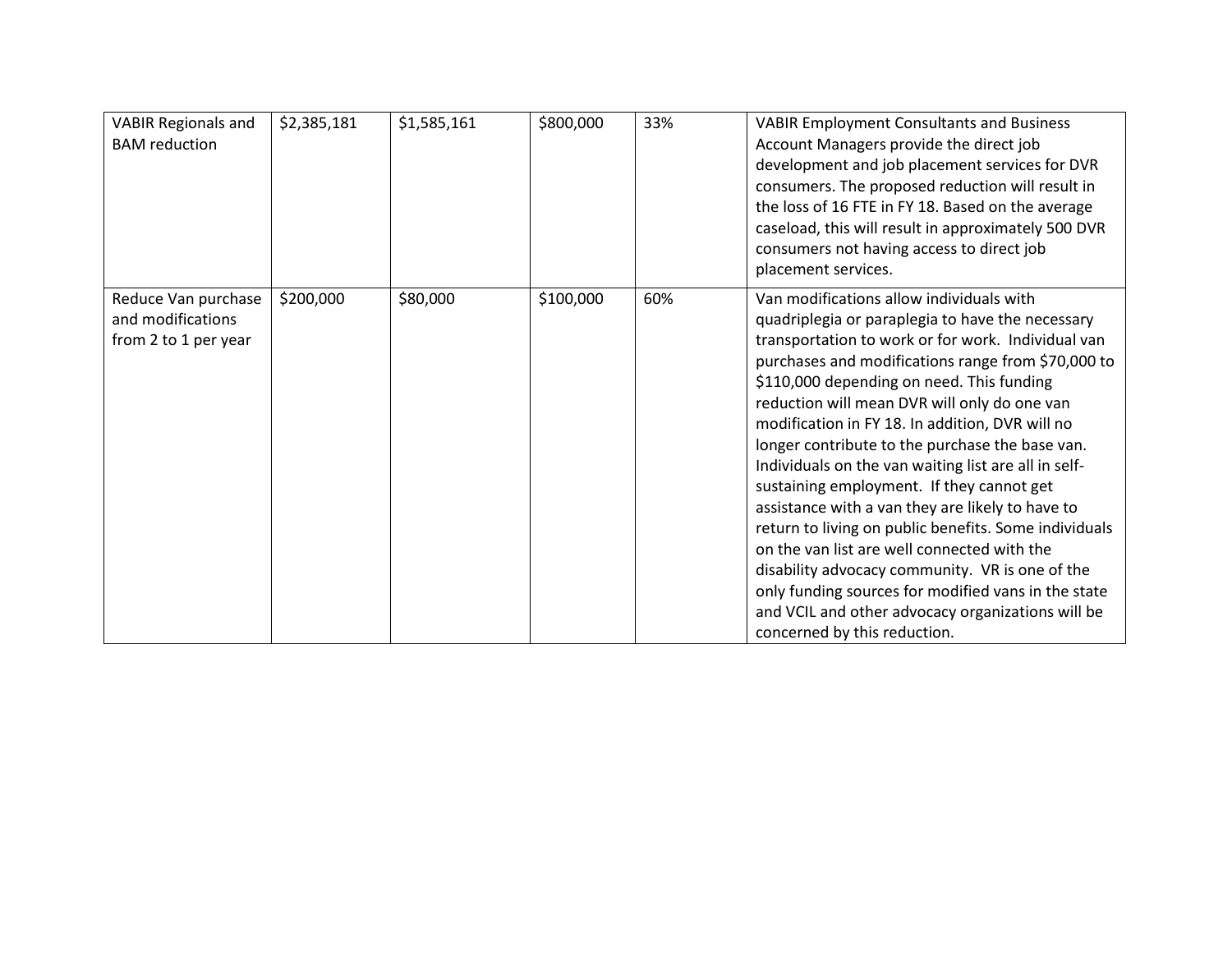| <b>Reduce Progressive</b><br><b>Employment set</b><br>aside to \$100,000 | \$175,000 | \$100,000 | \$75,000 | 42%     | Progressive employment is a highly effective<br>approach to assisting individuals with limited work<br>experience enter the world of work. Progressive<br>employment is a series of graduated opportunities<br>including job shadows, company tours, short term<br>training placements and on the job training<br>opportunities. Based on historic VR data 70% of VR<br>consumers who go through progressive<br>employment become competitively employed. The<br>cost per case for progressive employment is about<br>\$500. So the reduction in this funding will mean<br>about 150 individuals will not have access to the<br>service. |
|--------------------------------------------------------------------------|-----------|-----------|----------|---------|------------------------------------------------------------------------------------------------------------------------------------------------------------------------------------------------------------------------------------------------------------------------------------------------------------------------------------------------------------------------------------------------------------------------------------------------------------------------------------------------------------------------------------------------------------------------------------------------------------------------------------------|
| <b>Reduce Short Term</b><br>Training to \$100,000                        | \$150,000 | \$100,000 | \$50,000 | 33%     | DVR provides funding for short term industry<br>recognized training programs in high demand fields<br>such as LNA or CDL certifications. Such<br>certifications lead to higher wage jobs for<br>participants. On average DVR contributes \$2,000 to<br>support VR consumers in these programs. The<br>funding reduction with mean 25 fewer<br>opportunities for DVR consumers.                                                                                                                                                                                                                                                           |
| Eliminate Farm Set<br>Aside                                              | \$40,000  | \$0       | \$40,000 | 100%    | DVR provides specialized VR services for farmers<br>and agricultural workers with disabilities. Farmers<br>with disabilities often need high cost adaptive<br>equipment or assistive technology in order to be<br>able to keep working. This service is highly valued<br>within the farming and agricultural communities.                                                                                                                                                                                                                                                                                                                |
| <b>AT Coaches</b>                                                        | \$45,000  | \$0       | \$45,000 | 100.00% | This was a small pilot to provide AT services for<br>transitioning youth. The loss of the services will<br>have minimal impact.                                                                                                                                                                                                                                                                                                                                                                                                                                                                                                          |